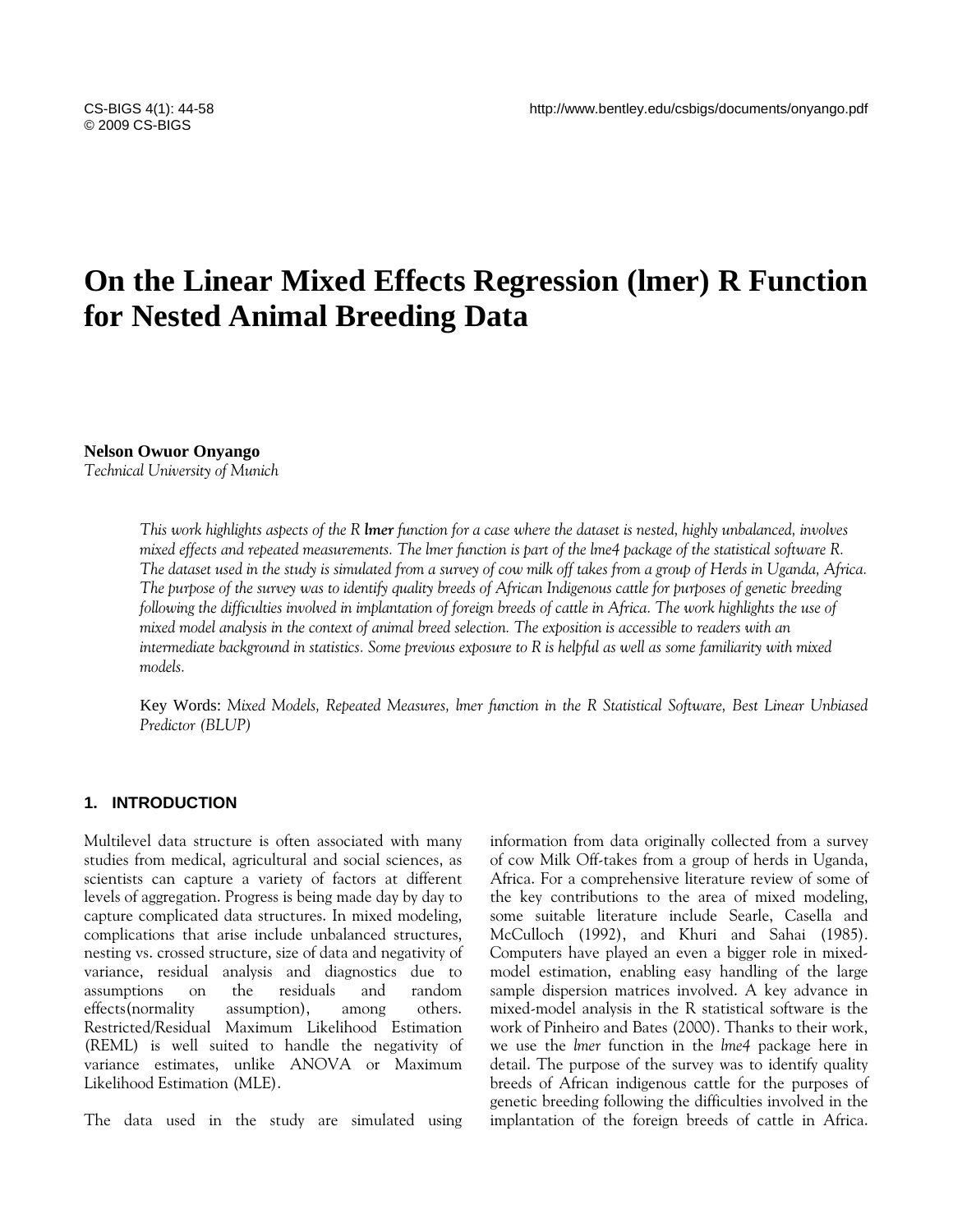The data are collected from three main regions, herein referred to as clusters. The clusters, just like herd groups, represent different ecological regions and vegetation types. Since the herd groups represent exhaustively the ecological differences between the regions studied, they are considered as fixed effects in the models at the analysis stage.

A fixed effect factor is a factor whose levels are the only possible levels in the population being studied. This is opposed to a random effect factor whose levels in the study are just a sample of all the other possible choices.

For example, in each herd group, a few herds were randomly chosen, out of many other herds that were present in the herd group. In the analysis, we therefore model herd as a random effect factor. Any cow studied was either in lactation number 1 or 2. Thus, Lactation Number is considered a fixed effect at the modeling stage. Then, due to repeated measurements, we have Subject and Time factors that come into play. They are considered as random effect factors, as their levels in the data are also samples of the whole population. Thus Cluster, herd group and Lactation Number are considered fixed effects while herd, Subject and Time as random effects.

The multilevel structure in which some factors are considered fixed and others random defines the mixed model scenario. The key steps of mixed model analysis involves estimating variance component parameters using Restricted Maximum Likelihood (REML), then estimating fixed effects parameters using Generalized Least Squares(GLS).

Best Linear Unbiased Predictors (BLUPs) of random effects are obtained using the obtained REML and GLS estimates. For animal breed selection, BLUPs play a very significant role. We will also refer to the GLS estimates of fixed effects as Best Linear Unbiased Estimators (BLUEs). Note that BLUP and BLUE are sufficient initials but we add small "s" to make it plural.

The R statistical software is gaining popularity among many data analysts (students and researchers). It is similar in many features to S-Plus and any experience with S-Plus is more than sufficient for using R. One can download R from the site (http://www.r-project.org). It is mainly a command language software with option for pull down menus in R-Commander, a separate package that could be downloaded alongside.

The paper is organized as follows: section 2 considers the study design and elicits the main multi-level data structures. In section three, an exploratory data analysis including a discussion on model selection is done to justify our model selection. This is followed by model specification. Section four addresses some of the theoretical technicalities involved in parameter estimation for the unbalanced multi-level nested data structure, before we fit the data to the selected model in section five to obtain the results. Most of these complications are already handled in software algorithms. We end with a discussion, highlighting the *lmer* function and its potential in comparison to *lme* function.

# **2. STUDY DESIGN**

The primary survey dataset was collected with the aim of identifying quality breeds (high milk producers) of African indigenous cattle, for purposes of genetic breeding. Such cattle from Europe and other temperate regions have been introduced in Africa without much success due to relatively harsh climatic conditions.

The survey was conducted in Mbarara district, Uganda for a period of 12 months, among 40 cattle keepers. The eight regions studied represent different production systems and vegetation types (see Table 1). Milk off take data (amount of milk obtained at a milking moment), as opposed to Milk intake by Calves (MC) was collected from 467 Subjects (cows). Two stage cluster sampling was used to collect the data, with purposive sampling (where subjects are selected because of some characteristic) conducted at each stage. The first stage selected the eight herd groups, each representing a certain ecological environment and the second stage selected the herds within the herd groups.

The herds represented different herd management activities, for instance how the cows are fed, treated for illnesses or even milked. The Lactation Number was also recorded for each cow studied, cows in lactation 1 were undergoing their first lactation (milking) in life while those in lactation 2 were in their second or later lactation in life. The clusters in Table 2 represented main vegetation types and ecological regions that were thought to be a possible source of variation in milk production. herd groups were chosen from the clusters in such a way that they represented all the specific ecological/vegetation-type differences.

A comparison of the herd groups was therefore a comparison of milk productions in these diverse set ups.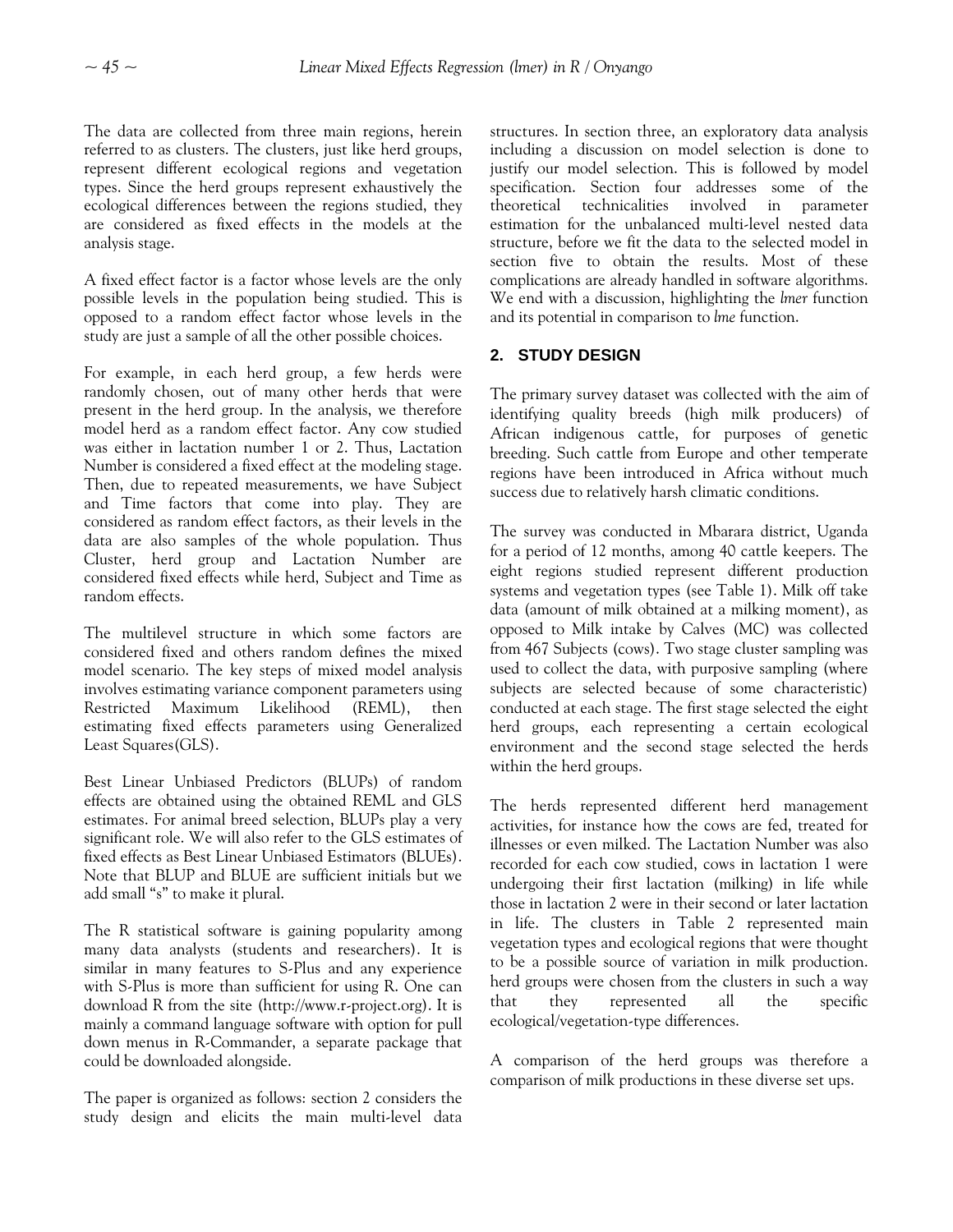| Herd groups | Prod.     | Veg. type       | No.  | Herds          |
|-------------|-----------|-----------------|------|----------------|
|             | system    |                 | Cows |                |
| Kanyanya    | Pastoral  | Cymbo'          | 89   | 6              |
|             |           | Afronadus       |      |                |
| Kashongi    | Pastoral, | Cleared         | 75   |                |
|             | Agro-     | thickets        |      |                |
|             | Pastoral  |                 |      |                |
| Kikaatsi    | Pastoral  | Cymbo'          | 55   | 5              |
|             |           | Afronadus       |      |                |
| Ruhengere   | Pastoral  | Acacia          | 52   | 5              |
|             |           | thickets        |      |                |
| Rushere     | Pastoral  | Shrub anthills, | 26   | $\mathfrak{D}$ |
|             |           | Acacia thickets |      |                |
| Masha       | Pastoral  | Acacia thickets | 13   | 2              |
| Mutonto     | Agro-     | Cleared         | 62   | 5              |
|             | Pastoral  | thickets        |      |                |
| Kanyaryeru  | Pastoral  | Cleared         | 95   | 5              |
|             |           | thickets        |      |                |

**Table 1.** Milk production environments and their characteristics

**Table 2.** The Study Design

| Clusters | Herd groups | Herds           | no. of Cows      |
|----------|-------------|-----------------|------------------|
| Nyabus   | Kanyanya    | Bek, Bwe, Kab,  | 16, 10, 12, 18,  |
| -hozi    |             | Kaf, Kir, Rub   | 14, 19           |
|          | Kashongi    | Bih, Bir, BukC, | 10, 10, 13, 18,  |
|          |             | Gan, Kah, Mug,  | 4, 13, 7         |
|          |             | Tum             |                  |
|          | Kikaatsi    | Aga, Bar, Kav,  | 10, 10, 7, 16,   |
|          |             | Mor, Uka        | 12               |
|          | Ruhengere   | KAC, Kam,       | 13, 10, 14, 9, 6 |
|          |             | Mpo, Rug, Tin   |                  |
|          | Rushere     | Rute, Tume      | 13, 13           |
| Isingiro | Masha       | Kak, Bat        | 4.9              |
| North    |             |                 |                  |
| Kahsari  | Mutonto     | Bahw, Bak, Kan, | 12, 8, 4, 16, 12 |
|          |             | Mas, Muh        |                  |
|          | Kanyaryeru  | Bah, BukY, Kat, | 21, 13, 11, 20,  |
|          |             | Man, Nab        | 30               |

The dataset of this case study is hierarchical with nesting since the random effects (herds) are nested in their herd group. The *lmer* function in *lme4* package can easily handle both nested and crossed cases without model modification (Bates 2005, Quiné and Berg 2008). A simple illustration of crossed versus nested data is given in Table 3. In the crossed case, all levels of one factor (Fertilizer) appear in each level of the other factor (Farm). In the nested case however, we see that levels of one factor (Teacher) occur in only one of the levels of the other factor (School), e.g., John is employed and teaches only in school *A* but not in school *B*.

Similarly, in the present case study, one notices that herds are nested in herd group where each herd is studied in only one particular herd group, as illustrated in Table(2). For example, herd *Bek* is only studied in herd group *Kanyana*. This is in contrast with the crossed data case where one or more levels of herd would be studied in more than one herd group.

|  |  |  |  |  | Table 3. Nested versus Crossed Datasets |
|--|--|--|--|--|-----------------------------------------|
|--|--|--|--|--|-----------------------------------------|

| Crossed case |                | Nested case |         |
|--------------|----------------|-------------|---------|
| Farm         | Fertiliser     | School      | Teacher |
| А            | S1             | А           | John    |
| А            | S <sub>2</sub> | А           | Jack    |
| А            | S <sub>3</sub> |             | Tom     |
| В            | S1             | В           | Mary    |
| R            | S <sub>2</sub> | В           | Mat     |
|              | S3             |             | Rose    |

The *xtabs* command in R helps to observe the data structure.

>xtabs(~herdgroup + herd, AnkoleRepeated) Herd

| Herd group Aga Bah BahW Bak Bar Bat Bek Bih Bir BukC BukY |  |  |  |  |  |  |
|-----------------------------------------------------------|--|--|--|--|--|--|
| Kanyanya 000000160000                                     |  |  |  |  |  |  |
| Kashongi 0 0 0 0 0 0 0 10 10 13 0                         |  |  |  |  |  |  |
| Kikaatsi 10 0 0 0 10 0 0 0 0 0 0                          |  |  |  |  |  |  |

## **3. EXPLORATORY DATA ANALYSIS AND MODEL SELECTION**

The dataset is imported from an excel spreadsheet using the *read.table* command and the first 5-rows of the *AnkoleRepeated* dataset are displayed below. The *AnkoleRepeated* dataset has four weeks of milk yield recorded per cow (longitudinal/repeated measurements).

| >AnkoleRepeated[1:5, 1                                       |            |     |     |
|--------------------------------------------------------------|------------|-----|-----|
| id cluster herdgroup herd lacno yield. 1wk y.2wk y.3wk y.4wk |            |     |     |
| 11 Nyabushozi Kanyanya Bek 1                                 | 379.82 377 | 376 | 377 |
| 2 2 Nyabushozi Kanyanya   Bek  2                             | 394.90 391 | 391 | 390 |
| 3 3 Nyabushozi Kanyanya   Bek  2                             | 385.22 386 | 382 | 378 |
| 4 4 Nyabushozi Kanyanya   Bek  2                             | 381.68 381 | 379 | 376 |
| 5 5 Nyabushozi Kanyanya   Bek  2                             | 390.53 389 | 386 | 382 |
|                                                              |            |     |     |

The data occurs in its "wide form", having 467 rows, each row representing a Subject (cow) observed. Each cow has 4 milk offtake values recorded in 4-different columns. For analysis, we ought to transform the data to its "long form".

The long form of the data has 1868 rows (467 by 4), where each unit of observation (cow) has information in four different rows. All the 467 week one(yield.1wk) yield observations are lined up first in the data *AnkoleRepeatedLong* depicted here below, all yield values fall in only one column (see the R-code in the appendix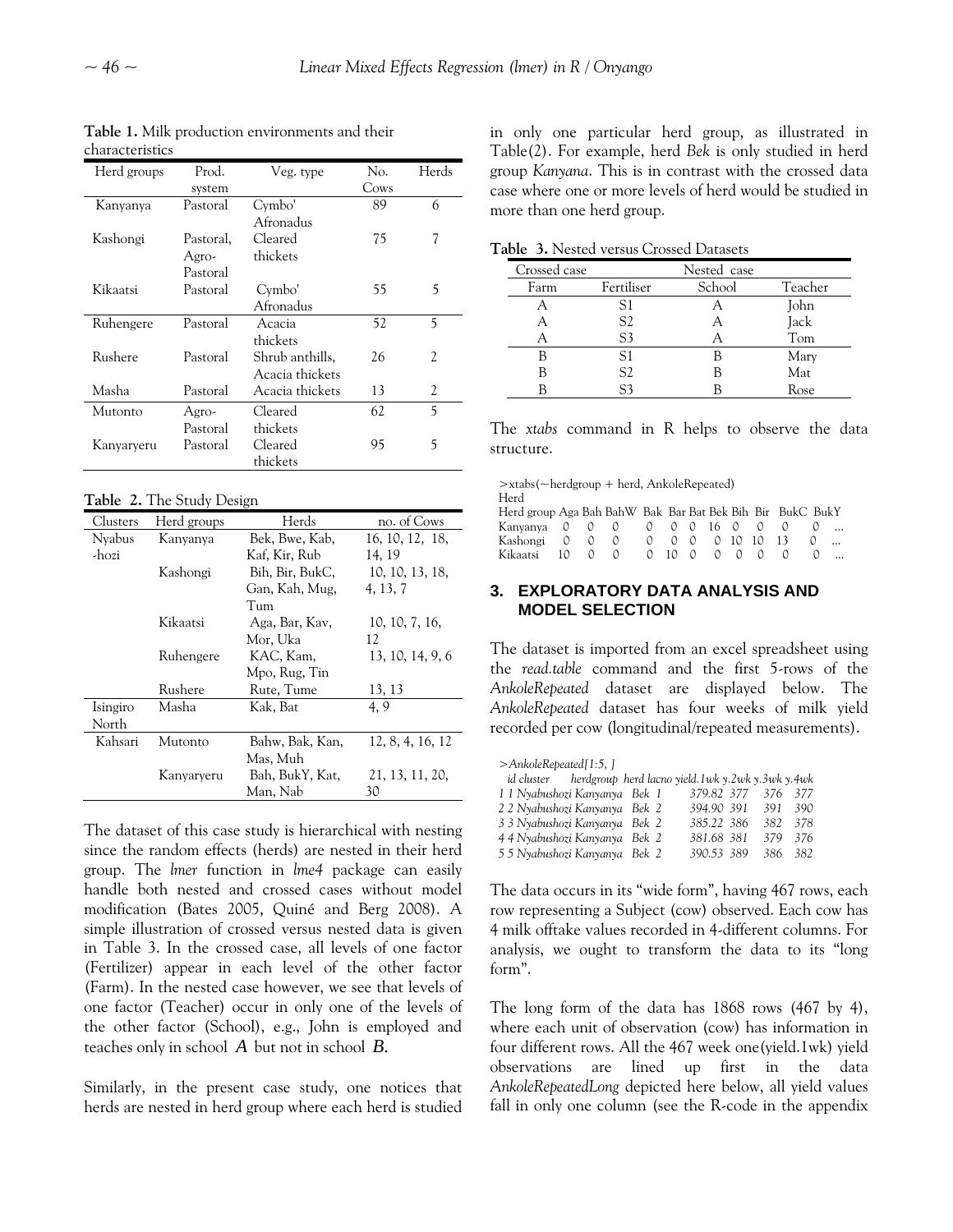for achieving this).

| >AnkoleRepeatedLong[1:10,]                              |   |   |          |
|---------------------------------------------------------|---|---|----------|
| herdgroup herd lacno f subject time yield<br>id cluster |   |   |          |
| 1.1wk 1 Nyabushozi Kanyanya Bek 1                       |   |   | 379.8200 |
| 2.1wk 2 Nyabushozi Kanyanya Bek 2                       | 2 | 1 | 394.9000 |
| 3.1wk 3 Nyabushozi Kanyanya Bek 2                       | 3 | I | 385.2200 |
| 4.1wk 4 Nyabushozi Kanyanya Bek 2                       | 4 | 1 | 381.6800 |
| 5.1wk 5 Nyabushozi Kanyanya Bek 2                       | 5 |   | 390.5300 |

We now observe that in the long form, Subject and Time factors come into play.

It is customary to obtain summary details such as means and counts as in Table 4. For instance, for herd groups and herds, we have

*> attach(AnkoleRepeated)* 

*>meanHG<-tapply(yield, herdgroup, mean)* 

*> sigmaHG<-tapply(yield, herdgroup, sd)* 

*> summary(herdgroup)* 

*> plot(yield~herdgroup, data=AnkoleRepeatedLong) # Box plot* 

*> meansH<-tapply(yield, herd, mean) #means for Herd* 

*> sigmaH<-tapply(yield, herd, sd) #standard errors, Herds > detach(AnkoleRepeated)*

#### **Table 4**. Summary, herd groups

| Clusters  | Herd       | mean      | Units (no. | Observ- |
|-----------|------------|-----------|------------|---------|
|           | groups     | yield(kg) | cows)      | ations  |
| Nyabus-   | Kanyanya   | 383.4068  | 89         | 356     |
| hozi      |            |           |            |         |
|           | Kashongi   | 317.439   | 75         | 300     |
|           | Kikaatsi   | 242.6298  | 55         | 220     |
|           | Ruhengere  | 215.9975  | 52         | 208     |
|           | Rushere    | 266.6886  | 26         | 104     |
| Isingiro- | Masha      | 275.1479  | 13         | 52      |
| North     |            |           |            |         |
| Kahsari   | Mutonto    | 260.8632  | 62         | 248     |
|           | Kanyaryeru | 323.4036  | 95         | 380     |

We consider a box plot for the herd groups. Except for two herd groups, all the others seem to have a median yield in the range of 250-350 kg. We also notice that the Kanyanya herd group has a higher median milk production, followed by Ryeru (last herd group on the right on Figure 1). This position is later confirmed by the mixed model analysis estimates of fixed effects. Some values appear as outliers and could be easily identified and removed. The analysis however is performed with these outliers as they may represent possible quality milk producers and we cannot afford to do away with them in this case (see Figures 1 and 2).

*>plot(yield.1wk~herdgroup, data=AnkoleRepeated) > plot(yield~herdgroup, data= AnkoleRepeated)*



**Figure 1.** Box plots for herd groups, week 1 yield



**Figure 2.** Box plots for herd groups, whole data

To ascertain the independence of the residuals and the homoskedasticity in a typical model to be considered later in the paper (model sm2 defined later in the paper), we use a plot of the observed yield values versus residuals, noting that one could also use a plot of residuals versus predicted yield values. The points should be randomly scattered with constant spread if independence and homoskedasticity hold.

The normality assumption does not quite hold for the residuals. A qq-plot of the residuals versus a normal distribution shows some deviation from the normality assumption. This is due to values in the qq-plot that deviate from the qq-line at the extreme ends of the graph, see Figure 4. Neither the logarithm transformation on the data nor the square root transformation rectifies this situation. The removal of the outliers identified in the box plot does not help either (R-Code for transformations and qq-plot construction is included in the appendix).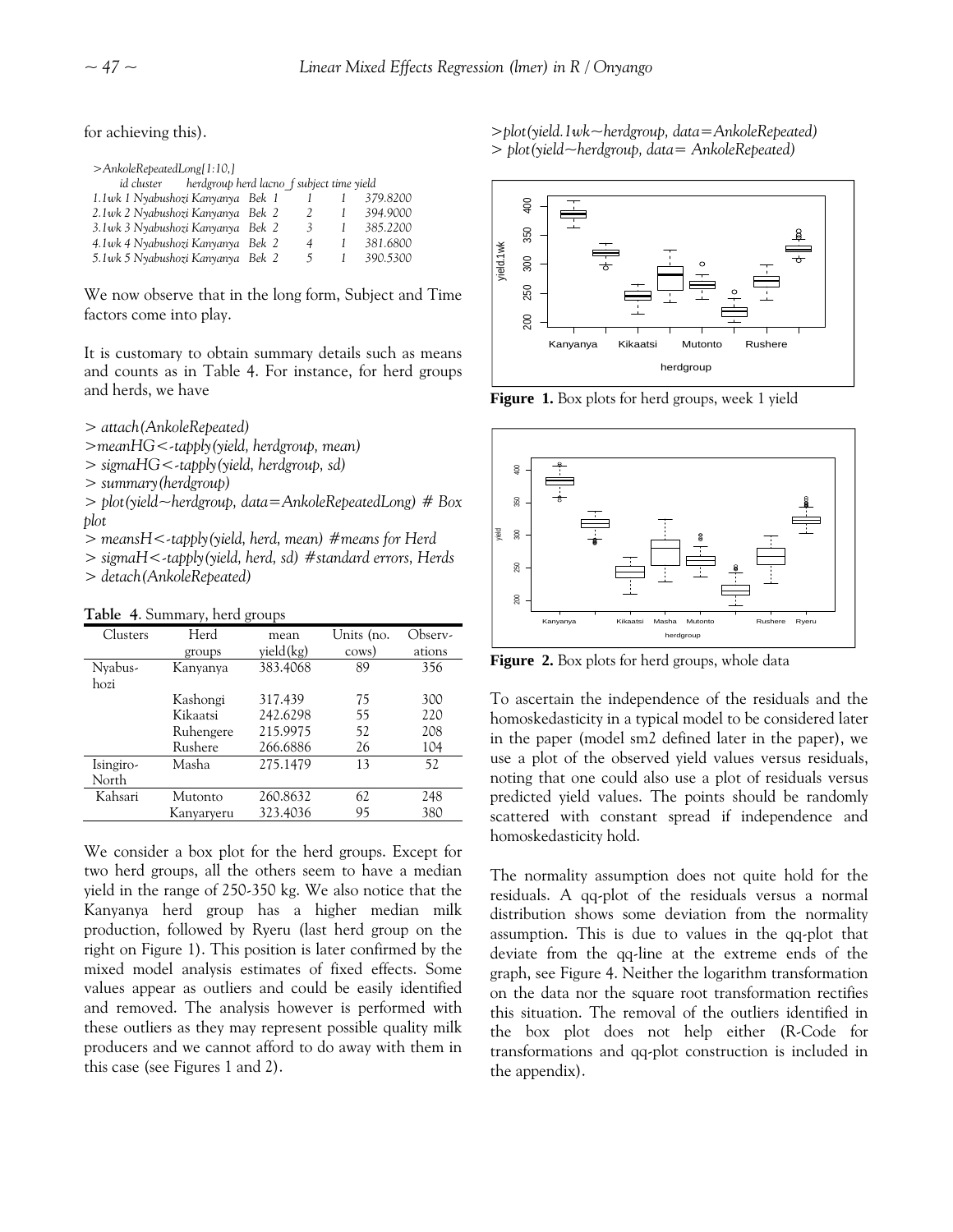

**Figure 3.** Observed versus residuals in model *sm2*.



**Figure 4.** A qq-plot of the residuals versus a normal distribution.

Note: Although observations do not lie outside the 95% confidence interval, the normality assumption is not met in the strict sense. We assume robustness to this violation in the mixed modeling context.

Nobre and Singer (2007, pg 867] undertake an elaborate discussion about residual analysis in mixed models and how it helps to verify homoscedasticity, linearity of effects, presence of outliers, normality and independence of the errors. They note that the estimates of the parameters of the model  $Y = X\beta + Z\alpha + \varepsilon$  obtained under normality assumptions are asymptotically consistent even when the distribution of  $\alpha$  is not normal but has third finite absolute moment, and only requires a correction in the covariance matrix of the fixed effects estimators. The assumption about normality of the errors (random effects and residual error) is violated (since observations on the extreme end of the qq-plot deviate from the diagonal qq-line). The BLUEs of fixed effects are robust to non-normality in the random error distribution but may influence BLUPs of random effects and tests of hypothesis on parameters (Nobre and Singer 2007). The normality assumptions on errors is addressed already in the *lme4* package of R (Pinheiro and Bates 2000, Chapter 4.

The model selection is informed by the multilevel mixed data structure and the aim which is to conduct a breed selection, which requires BLUPs of random effect factors. The linear relationship in the data is also confirmed and hence fitting a linear model is in order.

## **3.1 Model Selection**

We entertain a series of models. We begin with the complete model *sm*1, but eliminate it since the matrix *X* ′*X* is not positive definite, and poses an analysis problem(X is the design matrix discussed ahead). This problem is removed when we fit  $sm2$  which ignores fixed effect due to Cluster.

*>sm1<-lmer(yield~cluster+herdgroup+lacno +(1|herd)+(1|subject)+(1|time), AnkoleRepeatedLong) Error in mer\_finalize(ans):Downdated X'X not positive definite.* 

*>sm2<-lmer(yield ~ herdgroup + lacno + (1|herd)+(1|subject) +(1|time), AnkoleRepeatedLong)* 

*>(sm3<-lmer(yield ~ herdgroup + lacno +(1|subject) +(1|time), AnkoleRepeatedLong))*

Since herd is a random effect nested in herd group, we consider other model formulations with that fact in mind, before we do an ANOVA comparison of the models to be able to chose the optimal one.

- *>(sm4<-lmer(yield ~ herdgroup + lacno +(herdgroup|herd), AnkoleRepeatedLong)) >(sm5<-lmer(yield~herdgroup+lacno+(herdgroup|herd) +(1|subject)+(1|time), AnkoleRepeatedLong)) >(sm6<-lmer(yield~herdgroup+lacno+(herdgroup|herd)*
- *+(1|subject), data=AnkoleRepeatedLong))*

The Akaike Information Criterion(AIC) and Bayesian Information Criterion(BIC) information for model *sm2* are AIC=9907, BIC=9979.6 and the Log Likelihood equals -4940.8. This is a fairly good model comparing its criterion values to those of models *sma4, sm5, sm6*. We cannot compare *sm2* directly with the other models since BIC for instance, requires that we compare nested models. Model *sm5* is significantly different and has a lower AIC value compared to model *sm4* and *sm6*. See for example Burnham and Anderson (2002) for a useful reference in model selection. We note that smaller values for AIC, BIC define the better model.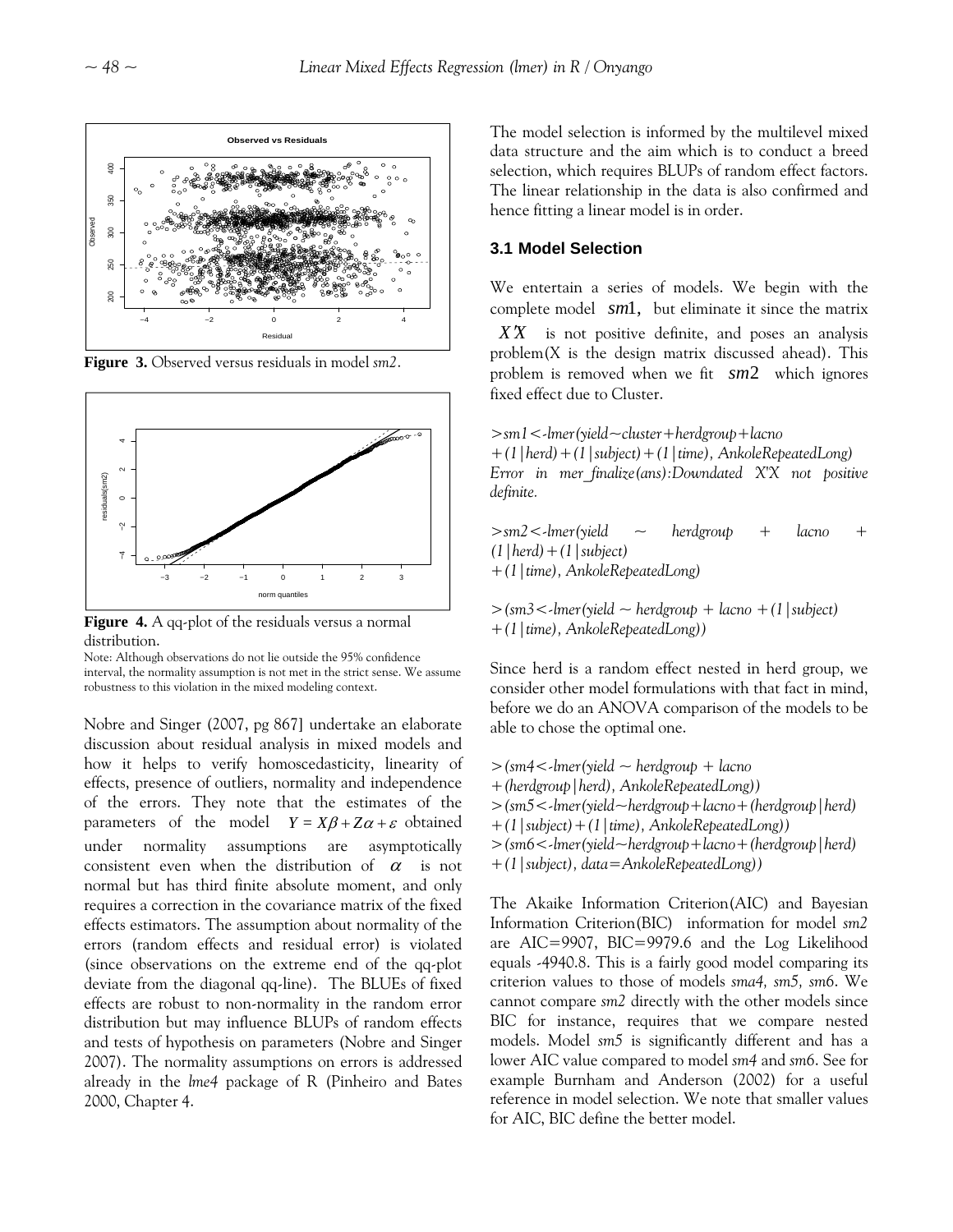|                       | sm4        | sm6           | $\mathrm{sm}5$ |
|-----------------------|------------|---------------|----------------|
| $\mathbf{D}$ f        | 46         | 47            | 48             |
| AIC                   | 14,403.1   | 11,573.3      | 9,971.7        |
| BIC                   | 14,658     | 11,833        | 10,237         |
| logLik                | $-7,155.5$ | $-5,739.7$    | $-4,937.9$     |
| Chisq                 |            | 2,831.8       | 1,603.6        |
| Chi Df                |            |               |                |
| $Pr(>\text{Chisq})$   |            | $< 2.2e-16**$ | $-2.2e-16***$  |
| Signif $Codes: 0.001$ | ***        |               |                |

Signif. Codes: 0.001 \*\*\*.

We recall here that the AIC is given by  $AIC = -2logL + 2k$ , where *logL* is the maximum loglikelihood and *k* is the number of parameters in the model. The BIC is given by  $BIC = -2log(L) + k log(n)$ and for normally distributed errors, we have  $BIC = log(\sigma_{\varepsilon}^2) + \frac{k}{n} log(n)$ , where *logL* is the maximum loglikelihood, *k* is the number of parameters in the model, *n* is the number of observations and  $\sigma_{\varepsilon}^2$  is the error variance. BIC is thus an increasing function of error variance and the number of parameters.

By the "principle of parsimony" we choose the model

*>(sm5<lmer(yield~herdgroup+lacno+(herdgroup|herd)+ (1|subject)+(1|time), AnkoleRepeatedLong))* 

as the preferred model as it has a lower AIC value (9971) and contains most information required. The model considers herd group and Lactation numbers as fixed effects while herd is considered as a random effect in herd group. Subject and Time are considered random effects.

A linear mixed effects model is fitted of the form

$$
Y_{ijklm} = \mu + p_i + q_{ij} + r_k + s_l + t_m + \varepsilon_{ijklm}
$$
 (1)

where  $Y_{i j k l m}$  is the  $m^{th}$  milk off take of animal l in the  $j^{th}$ herd (j=1,2,...,36), *i th* herd group (1=1,2,...8) and in the  $k^{th}$  Lactation number (k=1,2). We have  $\mu$  as the overall mean,  $p_i$  is the fixed effect of the *i*<sup>th</sup> herd group,  $q_{ij}$  is the random effect of the *j th* herd in the *ith* herd group,  $r_k$  is the fixed effect of the  $k^{th}$  Lactation number  $s_l$  is the random effect due to subject  $(l=1,2,...,467)$   $t_m$  is the random effect due to Time (m=1,2,3,4) and  $\varepsilon_{ijklm}$  is the random error.

A model with crossed effects only would have been stated as  $Y_{iiklm} = \mu + p_i + q_i + r_k + s_l + t_m + \varepsilon_{iiklm}$ .

The matrix form for the mixed model is

$$
Y = X\beta + Z\alpha + \varepsilon \tag{2}
$$

where the vector  $\beta$  represents the fixed effect parameters, usually estimated by Generalized Least Squares (GLS) approach, the vector  $\alpha$  represents the random effects and are estimated as BLUPs. The dimensions of the vectors and matrices in (2) are,  $Y_{nX1}$ , for n=1868 observations,  $X_{nXp}$ , for p=11 fixed effects parameters (8 levels of herd group, 2 for Lactation Number, plus the overall mean  $\mu$ ),  $\beta_{\scriptscriptstyle pX1}, \ \ Z_{\scriptscriptstyle nXh},$  for  $h$ levels of random effects. In the case of model *sm5* we have h=10 (ee Section 5). Finally we have  $\varepsilon_{nX1}$ .

Assume  $\varepsilon$  and  $\alpha$  are normally distributed with

$$
E\left[\begin{matrix} \alpha \\ \varepsilon \end{matrix}\right] = \left[\begin{matrix} 0 \\ 0 \end{matrix}\right]
$$

and

$$
Var\left[\begin{array}{c} \alpha \\ \varepsilon \end{array}\right] = \left[\begin{array}{cc} \sigma_{\alpha}^2 I_{\alpha} & 0 \\ 0 & \sigma_{\varepsilon}^2 I_{\varepsilon} \end{array}\right]
$$

The assumption is that  $Y \sim N(X\hat{\beta}, V)$ , where  $V = Z' \sigma_a^2 Z + \sigma_{\varepsilon}^2 I_{\varepsilon}$ . The vector of fixed effects in this case reads  $\beta = {\mu, p_1, p_2, ..., p_8, r_1, r_2}$  where  $\mu$  is the grand mean,  $p_i$  is the  $\{i - th: i = 1,2,...,8\}$  herd group effect and  $\{r_k: k=1,2\}$  is the *kth* lactation number effect.

The vector for random effects reads  $\alpha = \{q_1, q_2,...,q_n\}$ where  $\alpha$  represents the number of random factors defined in the model of choice.

The design matrices  $X$  and  $Z$  are of the form given below.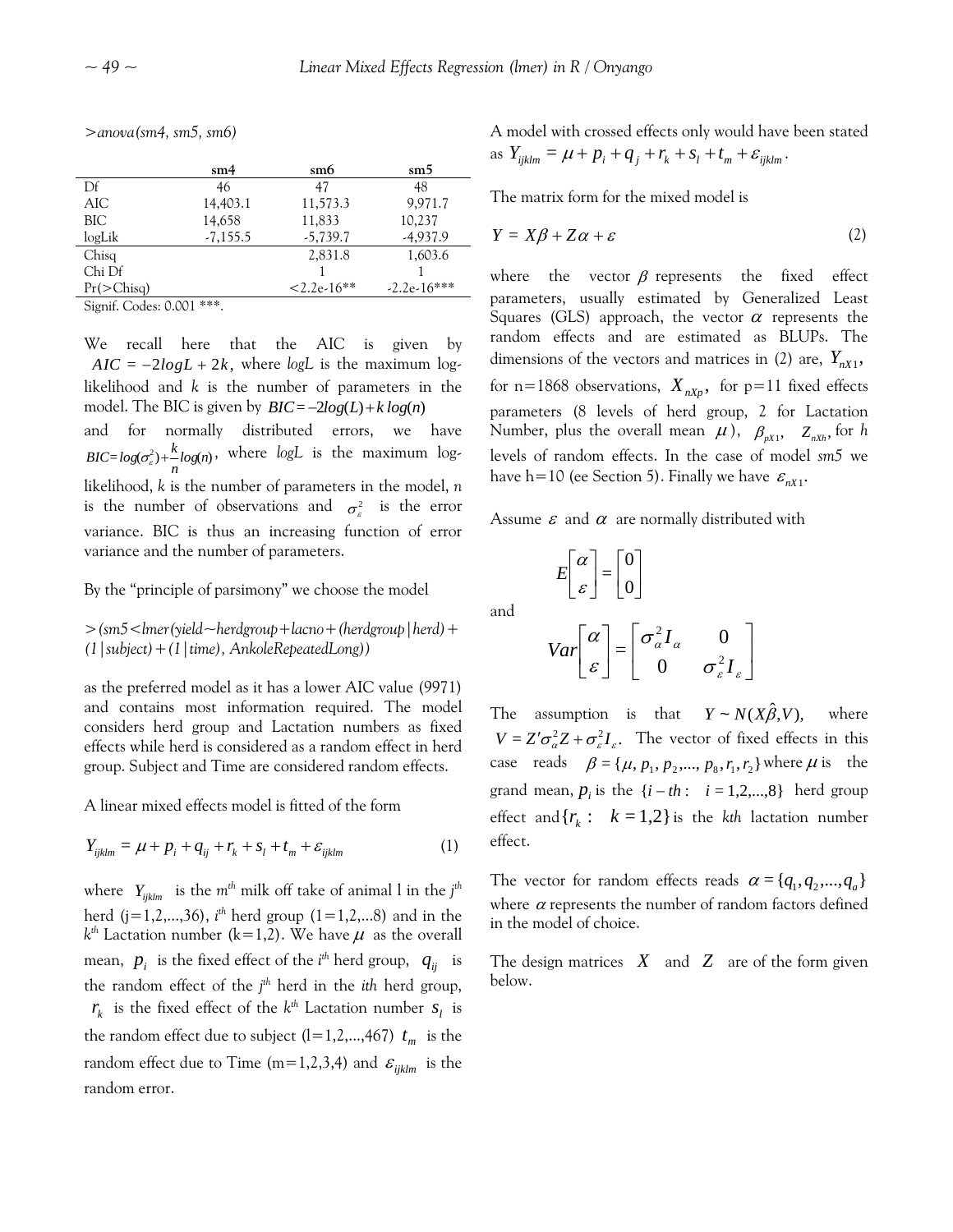|                          | $\mathbf{1}$ | 1                | 0                | . | 1        |       | $\mathbf{1}$     | 1                | 0                | . |          |
|--------------------------|--------------|------------------|------------------|---|----------|-------|------------------|------------------|------------------|---|----------|
|                          | 1            | $\mathbf{1}$     | $\boldsymbol{0}$ | . | $\theta$ |       | $\mathbf{1}$     | $\boldsymbol{0}$ | 1                | . | $\Omega$ |
|                          | 1            | $\mathbf{1}$     | $\boldsymbol{0}$ |   | 1        |       | 1                | $\boldsymbol{0}$ | $\boldsymbol{0}$ | . | $\Omega$ |
|                          | 1            | $\mathbf{1}$     | $\boldsymbol{0}$ |   | 0        |       | $\mathbf{1}$     | $\boldsymbol{0}$ | $\boldsymbol{0}$ |   | 0        |
|                          | $\mathbf{1}$ | $\boldsymbol{0}$ | $\boldsymbol{0}$ |   | 1        |       | $\overline{0}$   | $\mathbf{1}$     | 0                |   | 0        |
| $X_{\mathcal{E}}$<br>$=$ | 1            | $\boldsymbol{0}$ | 0                |   | 0        | $Z =$ | $\boldsymbol{0}$ | $\overline{0}$   | 1                |   | $\Omega$ |
|                          | 1            | $\boldsymbol{0}$ | $\boldsymbol{0}$ | . | 1        |       | $0^\cdot$        | $\boldsymbol{0}$ | $\boldsymbol{0}$ | . | $\Omega$ |
|                          | $\vdots$     | $\ddot{\cdot}$   | $\vdots$         |   |          |       | $\vdots$         | $\vdots$         | $\vdots$         |   |          |
|                          | $\mathbf{1}$ | $\boldsymbol{0}$ | 0                |   | 1        |       | $\boldsymbol{0}$ | $\boldsymbol{0}$ | $\boldsymbol{0}$ |   | 1        |
|                          | $\mathbf{1}$ | $\boldsymbol{0}$ | 0                |   | 0        |       | $\boldsymbol{0}$ | $\boldsymbol{0}$ | $\boldsymbol{0}$ |   | 1        |
|                          | 1            | $\boldsymbol{0}$ | 0                |   | 1        |       | $\boldsymbol{0}$ | 0                | $\boldsymbol{0}$ |   | 1        |
|                          | 1            | 0                | 0                |   | 0        |       | $\boldsymbol{0}$ |                  | $\rm 0$          |   |          |

## **4. CONCEPTUAL RE-EXAMINATION OF PARAMETER ESTIMATION**

The mathematical theory of Mixed Model Analysis based on model (2) and well illustrated in literature such as Searle, Casella and McColloch (1992) requires that we estimate the parameters  $\beta$  and  $\alpha$ . To estimate  $\beta$ , the fixed effects parameters, we use the method of GLS that maximizes the log-likelihood function with respect to  $\beta$ . As detailed in the appendix, we obtain BLUEs  $\beta$  via,

$$
X'V^{-1}Y = X'V^{-1}X\beta
$$
 (3)

The GLS function (3) depends on the variance components via the matrix *V* and one has to obtain an estimate of matrix *V* as a first step. This is done by REML (Restricted or Residual Maximum Likelihood) estimation. Then one needs the estimates of random effects. The estimates are referred to as "Predictors" to distinguish them from fixed effects for which the word "Estimates" has been used. The BLUPs of  $\alpha$  are obtained from the equation,

$$
BLUP(\alpha) = (Z'Z + \hat{\Gamma}^{-1})^{-1}Z'(Y - X\hat{\beta}).
$$
 (4)

In (4), the parameters to be estimated include  $\Gamma$  and  $\beta$ . The BLUE of  $\beta$  and the REML estimate of the variance components contained now in  $\Gamma$ , are substituted in the equation to finally obtain the BLUPs.

# **4.1 Restricted Maximum Likelihood Estimation**

The variance components are two main parameters  $\sigma_{\alpha}^2$ and  $\sigma_{\varepsilon}^2$  contained in the matrix V. Note that  $\sigma_{\alpha}^2$ may have sub-variances, for each of the levels of random factors included in the model. The variance components can be estimated by a number of methods, including, ANOVA, Maximum Likelihood, Bayesian Estimation and Method of Moments. But REML, developed by Patterson and Thompson (1971) is more attractive since it offers unbiased and non-negative estimates of variance components. Maximum likelihood estimates (MLE) of variance components may turn out to be negative (see for example Duchateaux et al. 1998). Searle et al. (1992)mentions that such variance components can be set to zero.

The REML procedure maximizes the part of the likelihood function that is location invariant. Location parameters are fixed effect parameters, and one has to split the likelihood function into a part that depends on fixed effects and another that is independent. This is possible for balanced datasets, and is not straightforward for unbalanced cases.

Verbyla (1990) gives a clear interpretation of the REML method as follows: partition the likelihood into two independent parts, splitting the vector of observations Y into  $(Y_1 = K_1'Y)$  relating to the fixed effects and  $(Y_2 = K_2'Y)$  relating to the residual contrasts (zero expectation) with,

- $K_1$  an n by p matrix of full column rank
- $K_2$  an n by (n-p) matrix of full column rank

•  $K'_1X = I$ ,  $K'_2X = 0$ , where X is the design matrix for fixed effects.

The residual contrast  $K_2$  is used in the estimation of the variance components for general cases, by maximizing a linear combination  $K'_2Y$  of the vector of observed values *Y* with the properties:

$$
E(K'_2Y) = 0,
$$
  $K'_2Y \sim N(0, K_2VK_2).$ 

Take  $K_2 = K$  for simplicity. Replacing *Y by K'Y* translates to replacing *Z by*  $K'Z$ , *X by*  $K'X = 0$  and *V by* . *K VK*′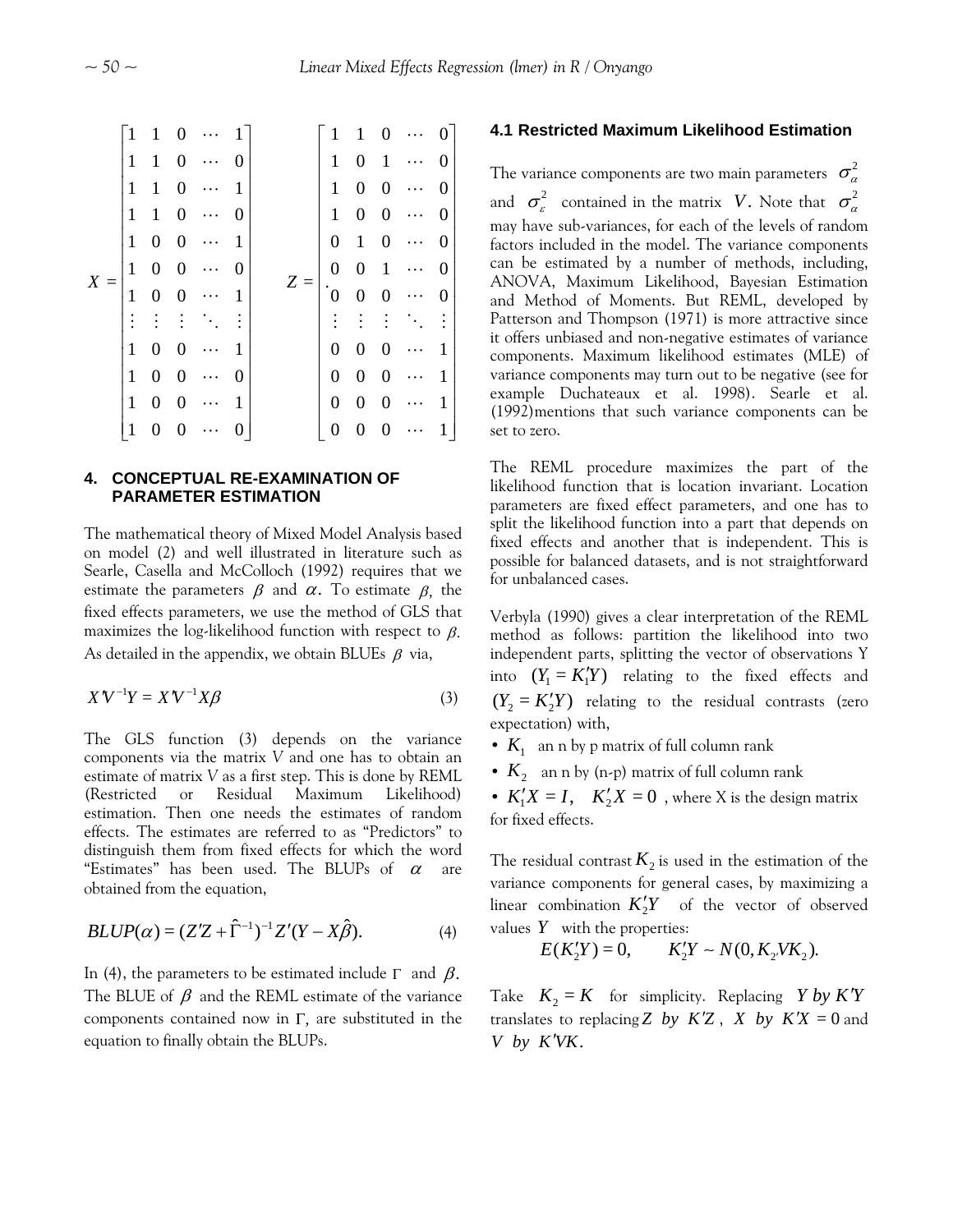Note that if  $E(K'Y) = 0$  then  $K'E(Y) = K'X \beta = 0$  $\int$  *so*  $K'X = 0$ .

Evaluating (14) of the appendix with these replacements, one obtains

$$
[tr(PZ_iZ_i')]_{i=\alpha,\varepsilon} = [Y'PZ_iZ_i'PY]_{i=\alpha,\varepsilon},\tag{5}
$$

where

$$
P = V^{-1} - V^{-1} X (X'V^{-1}X)^{-} X'V^{-1} = K (K'VK)^{-1} K'.
$$

This is similar to the Maximum Likelihood equations but with  $V^{-1}$  replaced by  $P$ . These equations are usually a complex non-linear function of the variance components through P and cannot be solved (by setting equal to zero) directly. Note that balanced designs are a special case. Iterative computer algorithms are thus used to solve them. These are already written as programs in software toolboxes such as *lmer* in this case.

## **4.2 Hypothesis Testing on the Parameters**

In the context of a fixed effects model, there is only one source of random variation, and the test of hypothesis relies on the ratio

$$
\frac{ms(factor)}{ms(residual)}.\t(6)
$$

The ratio follows an F-distribution with degrees of freedom due to fixed effect factors in the numerator and the degrees of freedom due to residual in the denominator. If the null hypothesis is true, then this ratio simplifies to one.

In the case of a mixed effects model, the denominator is often (not always) a linear combination of the different sources of random variation. The degrees of freedom due to the denominator is therefore derived using Welch-Satterthwaite equation which is used to calculate an approximation to the effective degrees of freedom of a linear combination of sample variances (Satterthwaite 1946). Then the challenge of computing the mean square errors for the factors in the model arises due to imbalance in data. Suppose we had the same number of herds in each herd group and some number of observations (cows) in each herd, we could use the following computations:

Herd group:  $ms_{HG} = \sigma_{\varepsilon}^2 + a \sigma_{h}^2 + bg \sigma_{h}^2$ , Herds:  $ms_{_H} = \sigma_s^2 + c\sigma_h^2$  and the residual mean square by  $ms_R = \sigma_{\varepsilon}^2$ . Here  $\sigma_{\varepsilon}^2$  is the residual mean square

error at unit (cow) level,  $\sigma_h^2$  is at herd level and  $\,g\sigma_h^2\,$  at herd group level. A hypothesis test on effect of herd groups could be conducted using the ratio

$$
\frac{ms(Herdgroup)}{ms(Herds within Herdgroup)}.
$$

The test statistic does not follow an F distribution under the null hypothesis. Moreover, we have an unbalanced data set which does not allow for this sort of computation. It makes no sense to obtain the F test for levels of factors in this study, and correctly so, the *lmer* function does not offer F-test results in its output. The imbalance in the dataset makes it inappropriate to use the F-test, and often, the Wald test is used instead.

## **5. DATA ANALYSIS**

## **5.1 Results of Fitting the Linear Mixed Model Using** *lmer*

We consider the output for model *sm5.* The output shows that REML was the tool that produced the variance estimates. REML is the default tool under the *lmer* function, and if specified to be false, them the MLE is then used instead. The other information includes criterion for model choice, including AIC, BIC and the other criteria.

*Linear mixed model fit by REML Formula:* 

*yield~herdgroup+lacno+(herdgroup|herd)+(1|subject)+( 1 | time)* 

*Data: AnkoleRepeatedLong* 

*AIC BIC logLik deviance REMLdev 9941 10207 -4923 9876 9845* 

*Random effects:* 

| Groups Name                                  | <i>Variance</i> | Std.Dev.      |  |  |  |
|----------------------------------------------|-----------------|---------------|--|--|--|
| subject (Intercept)                          | 118.7943        | 10.8993       |  |  |  |
| herd (Intercept)                             | 3.5525          | 1.8848        |  |  |  |
| herdgroupKashongi                            | 2.3110          | 1.5202        |  |  |  |
| herdgroupKikaatsi                            | 13.5369         | 3.6792        |  |  |  |
| herdgroupMasha                               | 3.5486          | 1.8838        |  |  |  |
| herdgroupMutonto                             | 2.5166          | 1.5864        |  |  |  |
| herdgroupRuhengere                           | 6.8931          | 2.6255        |  |  |  |
| herdgroupRushere                             | 28.7822         | 5.3649        |  |  |  |
| herdgroupRyeru                               | 3.5526          | 1.8848        |  |  |  |
| time (Intercept)                             | 7.1735          | 2.6783        |  |  |  |
| Residual                                     | 3.2725          | 1.8090        |  |  |  |
| Number of obs:<br>1868,<br>herd, 37; time, 4 | groups:         | subject, 467; |  |  |  |

The output includes estimates of the variance components, including  $\sigma_{\alpha}^2$  which has ten sub-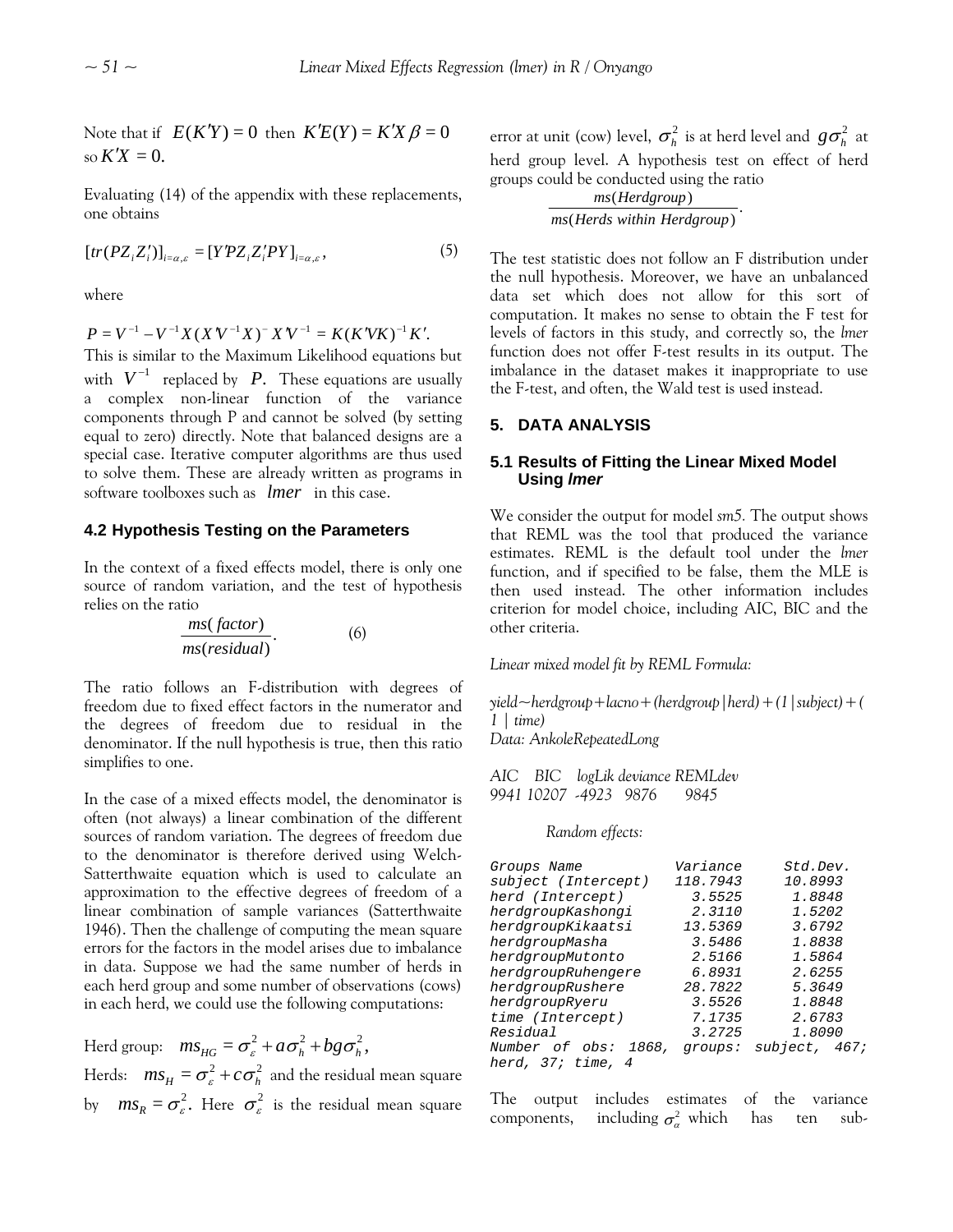components while  $\sigma_{\varepsilon}^2 = 3.2725$ . Most variance components have a standard deviation above that of the residual error, hence justifying their inclusion as random effects in the model. Subject contributes the most variation in the data, with a variance estimate of 118.7943. These variance estimates which are elements of matrix V are then used to compute the fixed effect parameters via the formula  $X'V^{-1}Y = X'V^{-1}X\beta$ .

## *Fixed effects:*

|                    | Estimate   | SE    | $t$ -val |
|--------------------|------------|-------|----------|
| (Intercept)        | 384.335    | 2.328 | 165.11   |
| herdgroupKashongi  | $-66.003$  | 2.016 | $-32.74$ |
| herdgroupKikaatsi  | $-140.103$ | 3.118 | $-44.93$ |
| herdgroupMasha     | $-108.322$ | 3.342 | $-32.41$ |
| herdgroupMutonto   | $-122.787$ | 2.046 | $-60.02$ |
| herdgroupRuhengere | $-168.036$ | 2.787 | $-60.29$ |
| herdgroupRushere   | $-116.781$ | 5.421 | $-21.54$ |
| herdgroupRyeru     | $-60.038$  | 1.795 | $-33.45$ |
| <i>lacno2</i>      | $-1.022$   | 1.387 | $-0.74$  |

Note that Kanyanya is the baseline herd group. All the others are compared to Kanyanya, and 384.335kg is the average performance in Kanyanya. The estimate -66.003 represents the difference between performance in the Kanyanya and Kashongi herd groups. The average performance in Kashongi is thus (384.335-66.003) kg. The p-values for the t-test are not given. We could however infer that since the absolute values of the tvalues for herd groups are very large (greater that approximately 2 is a sign of significant difference), all the fixed effect factors are significant in the model. Lactation number two has a poor performance compared to Lactation number one, its performance being one unit below that of Lactation one. However, the effect of Lactation number is probably not significant given its low t-value. The best performing herd groups are Kanyanya, followed by Ryeru and the Kashongi. Milk offtake in Lactation one is also averagely higher than that of Lactation 2.

Correlation coefficients for the estimates are provided in the *lmer* output. Low values of correlation are preferred. High correlation is an indication of some high relationship among the groups which is often not true.

One notices that the degrees of freedom and the p-value for the t-tests and the F-tests done using the *lmer* function are not provided, because the "F-statistics" used in the nested mixed effects model with unbalanced groups (such as in this case study) do not exactly follow an F distribution. The degrees of freedom used are not statistical reliable. The Markov Chain Monte Carlo

(MCMC) approach, and Parametric bootstrap techniques provide alternatives in dealing with this problems (Faraway 2009).

## **5.2 Residual Analysis**

In addition to the information on the exploratory data analysis, it is as useful to consider the residual plots and analysis for purposes of diagnostics. Normal QQ-plots, factor versus residual plots, residual versus fitted value plots are some of the common tools in understanding the residual structure in the data. Using the model *sm5*, we obtain the residual plots (Figure 5). A more liberal test of normality done on the residuals of model  $\, \textit{s} \, m5 \,$  is given by the Shapiro Wilk test,

*>shapiro.test(residuals(sm5)) Shapiro-Wilk normality test data: residuals(sm5) W = 0.9982, p-value = 0.0404*

The normality assumption is violated by the results of Shapiro-Wilk test, i.e., the null hypothesis of normally distributed data is rejected as the p-value is significant at 5% level, (p-value  $= 0.04$ ). The stem and leaf diagram obtained by *"> stem(residuals(sm5))"* has a skew to the left, also confirming the non-normality assumption.

## **5.3 BLUPs and Selection**

The *ranef()* commands returns the BLUP for both Subject and herd random factors. The command is given by *BLUPS<-ranef(sm5)* which could also be modified to obtain BLUP for either herd using *BLUPS< ranef(sm5)[["herd"]]* and *BLUPS<-ranef(sm5)[["subject"]]* for Subjects.

Once the BLUP for Subjects are obtained, we sorted the data to obtain the ranking of the first 40 cattle, starting with largest BLUP values to the lowest. The first 40 cows were chosen as the quality breeds, out of the 467 cows studied. Examining the BLUP for selected cows, we notice that the average milk off take from the selected herd groups was higher than from the non-selected herd groups in all four weeks.

Among the production systems, the Pastoral system was more suited for quality milk production while the Cleared Thickets provided the most suitable Vegetation type. The results of the exploratory analysis, fixed effects estimates and the selected group obtained from BLUPs all concur in terms of the best herd groups.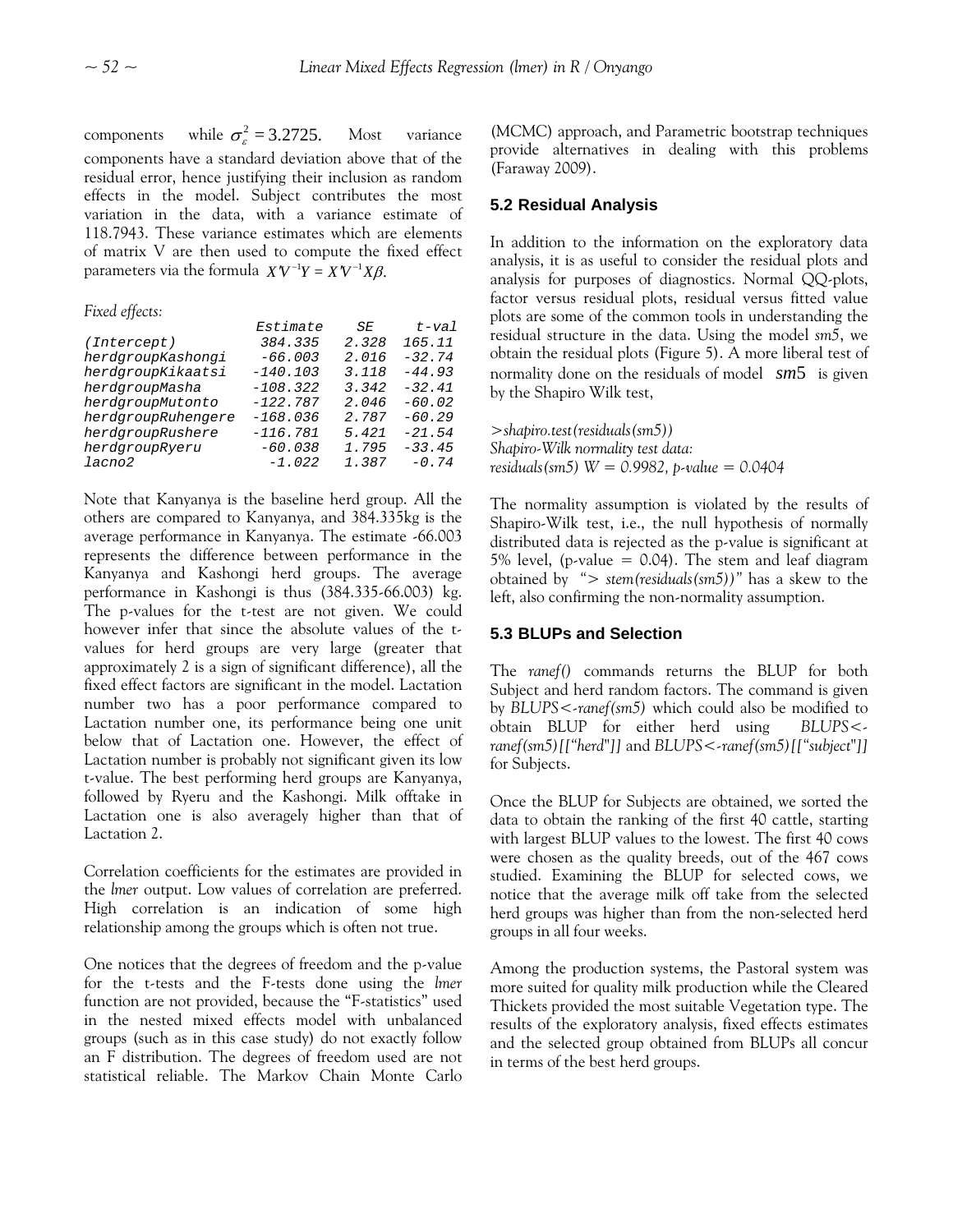

**Figure 5.** Residual plots of AnkoleRepeated dataset

*Notes: The QQ-plot has plotted points lying along the qqline, except at extreme regions. This difficulty indicates non-normality hence other tests such as the Shapiro Wilk test need to be run.*

**Table 5:** Performance among the 40 selected versus the 427 non-selected groups

| In kg.   | vield.1wk | vield.1wk | vield.1wk | vield.1wk |
|----------|-----------|-----------|-----------|-----------|
| Selected | 313.712   | 311.775   | 309.575   | 307.75    |
| Non-     | 301.635   | 299.611   | 297.482   | 295.48    |
| selected |           |           |           |           |

**Table 6:** Percentages of selected cows across herd groups

| herd group | No. selected | % out of 40. |  |
|------------|--------------|--------------|--|
| Kanyanya   |              | 15           |  |
| Kashongi   |              | 10           |  |
| Kikaatsi   |              | 12.5         |  |
| Masha      |              | 10           |  |
| Mutonto    |              | 10           |  |
| Ruhengere  |              | 10           |  |
| Rushere    |              | 17.5         |  |
| Ryeru      |              | 15           |  |
| Total      | 10           | 100          |  |

To demonstrate that BLUP results are fairly accurate, we compare the best to the worst cow, by BLUP ranking. Cow ID number 220 from Isingiro North, a pastoral region with Acacia-thickets, belonged to the Masha herd group, Bat herd, and was in Lactation 1. It recorded a BLUP value of 42.17 and weekly milk offtakes of 324.90kg, 320kg, 318kg and 317kg. Incidentally, the cow(ID 223) with the least BLUP value comes from the same herd group and herd, but in its second Lactation. It had a BLUP value of -41.797 and weekly milk yield of 234.62kg, 231kg, 232kg and 232kg.

## **6. DISCUSSION**

This study aimed at identifying and characterizing quality breeds of cattle for milk production. Mixed modeling played a very important role in the analysis and specifically BLUP is a key tool in a selection study of this kind. Though we used BLUPs for the selection of quality cows in this case, there are however other ways of selection based on Yield values(Y) or even Residuals( $\varepsilon$ ).

We notice that the assumption of normality of residuals in our model is violated, as evidenced from qq-plots of yields and the outcome of the residual analysis. However we assume robustness in the parameter estimation and proceed with the modeling based on normality assumption.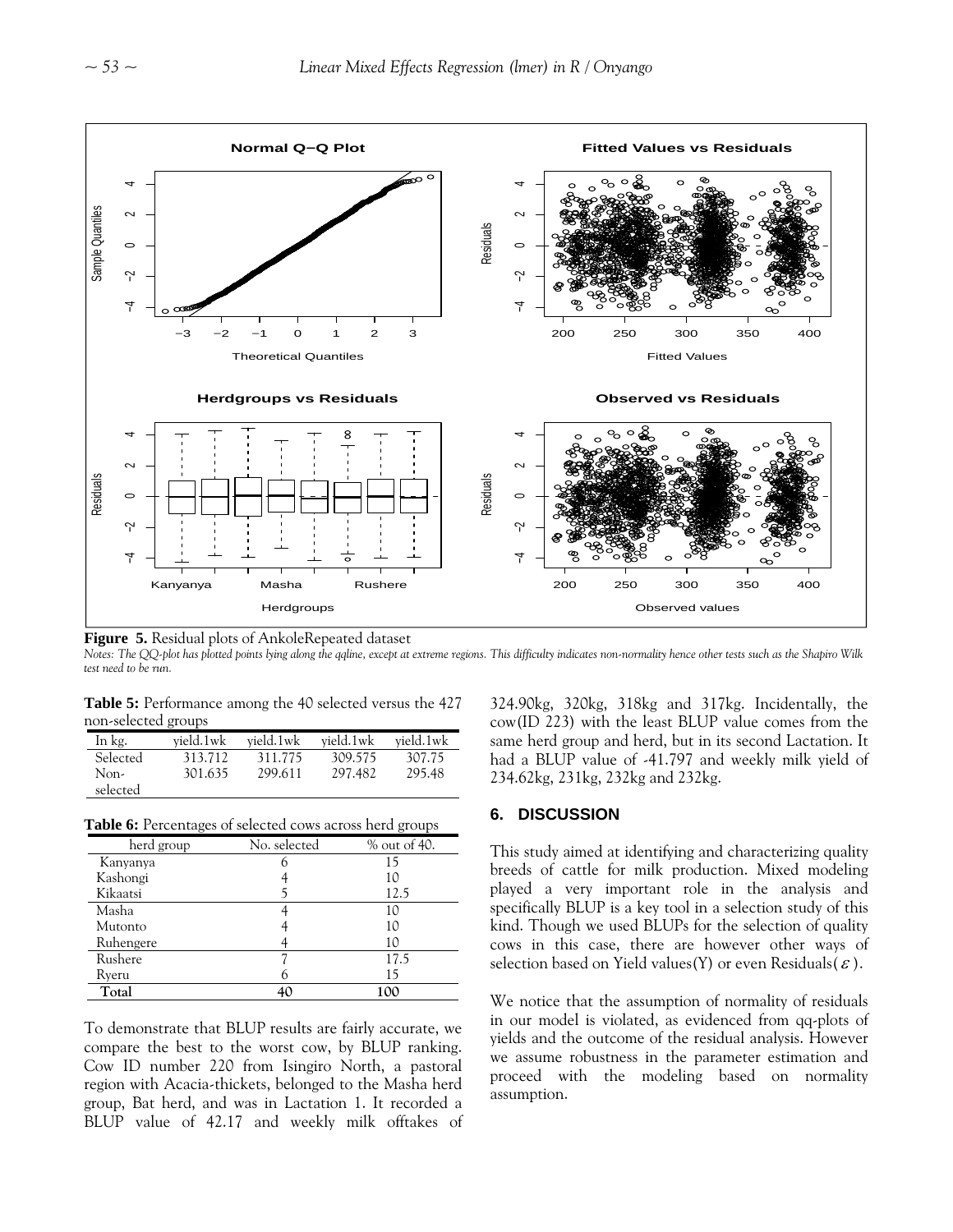

Figure 6: Number of selected cows by production systems and vegetation types



**Figure 7:** Performance among herd groups across weeks for selected cows.

We note that the *lme* and *lmer* functions both have their advantages and disadvantages. The function *lmer* provides an improvement over *lme* and is obviously stronger in some aspects; it is faster even for large datasets, can handle both crossed and nested data using the same model specification and is obviously more user friendly in terms of specifying models for fixed and random effects. However, it provides no p-values for ttests and F-tests within its output. This is because the pvalues even if given are not so useful or appropriate due to the problem of computation of degrees of freedom involved especially for nested cases. It is hard to observe which effects are significant directly from the output, though the absolute values of t-statistics can be a pointer in this direction. The *lme* model for repeated cases can handle covariance structures as opposed to *lmer* function explicitly. Depending on situations, one can switch from *lmer* to *lme* to achieve certain targets.

It is expected that data from an individual cow taken repeatedly over time has some correlation. Since it is expected that there is a gradual decrease of milk yield from the first week of lactation to the successive weeks, the first order autoregressive covariance structure would be more appropriate for analyzing the *AnkoleRepeated* dataset. First order covariance structure takes the form:

|                                                        | Ф                                                              | $\Phi^2$     | $\Phi^3$          | $\begin{bmatrix} \cdots & \Phi^h \\ \cdots & \Phi^h \\ \cdots & \Phi^h \end{bmatrix}$      |
|--------------------------------------------------------|----------------------------------------------------------------|--------------|-------------------|--------------------------------------------------------------------------------------------|
| $\begin{bmatrix} \Phi \\ \Phi \\ \Phi^2 \end{bmatrix}$ |                                                                | $\bar{\Phi}$ | $\Phi^2$          |                                                                                            |
|                                                        |                                                                |              | $\overline{\Phi}$ |                                                                                            |
|                                                        | $\left  \begin{array}{ccc} 1 & 1 \\ 1 & 1 \end{array} \right $ |              |                   | $\begin{array}{ccc} \vdots & \ddots & \vdots \\ \downarrow^{h-3} & \cdots & 1 \end{array}$ |
| $\phi^h$                                               | $\Phi^{h-1}$                                                   | $\Phi^{h-2}$ | $\Phi^{h-3}$      |                                                                                            |

where  $h = 4$  is the number of repeated observations per cow and Φ is the correlation between any two adjacent observations in time. Hence observations four weeks apart have a lower correlation of  $\Phi^4.$  Taking this correlation into account makes the variance estimates more reliable as well as the parameter estimates and tests of hypotheses that follow.

The function *lme* has an option of including a given covariance structure, whether simple, unstructured, compound or first order autoregressive, among others. The command line in *lme* for incorporating the first order autoregressive structure would be

*> AnkoleRepeated\_lmer4<- update(AnkoleRepeated\_lmer1,*   $+$  correlation = corCAR1(form =  $\sim$  time |subject)). This is however not so straightforward with the *lmer* function.

We finally note that since the data of this case study are simulated, we do not stress on the values reported in this paper, but rather, on the methods and stages of mixed modeling analysis and animal breed selection.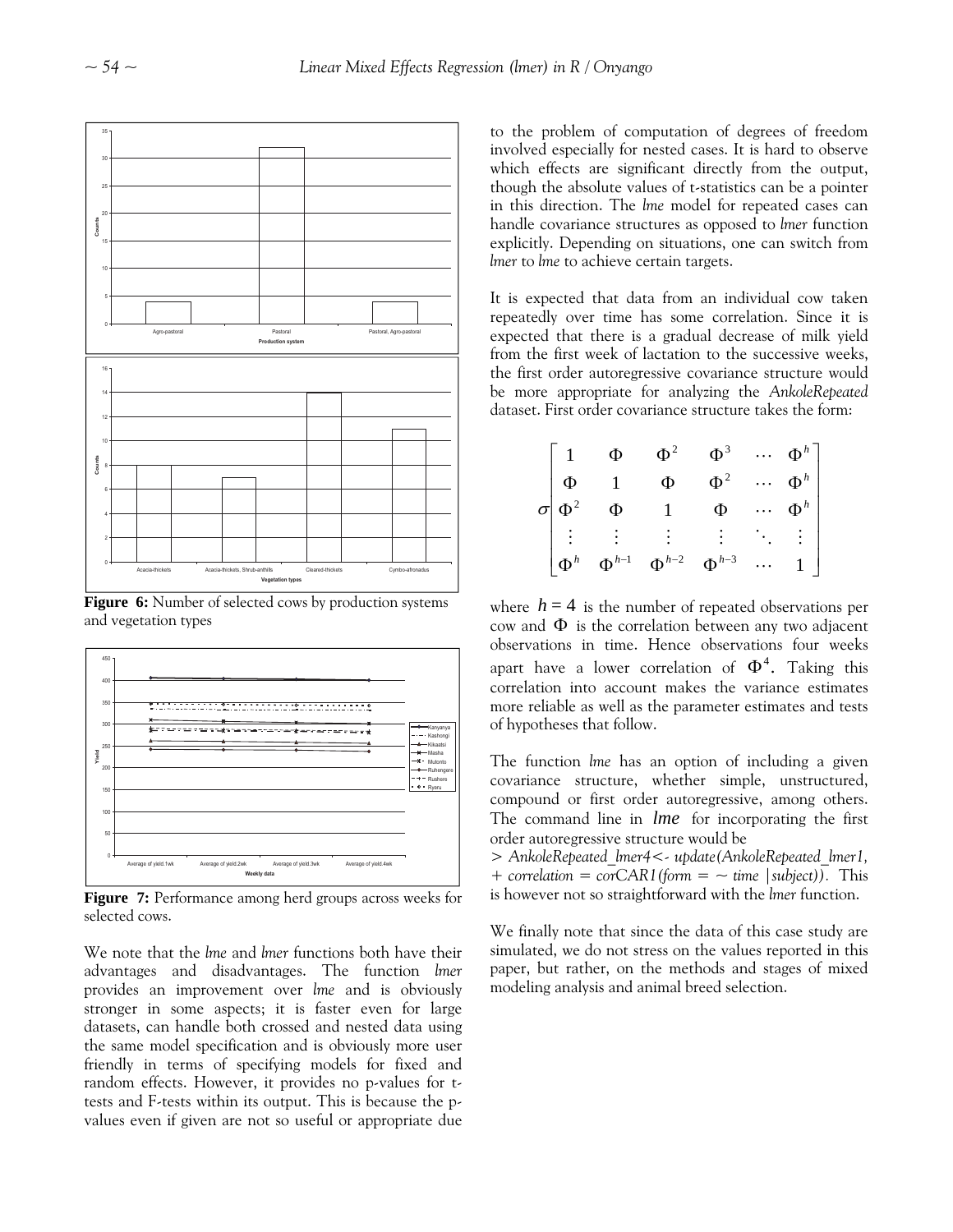## **REFERENCES**

- Bates, D. 2005. *Fitting linear mixed models in R*. R News, 5 no. 1**:** 27-30.
- Burnham. K.P. and Anderson, D.R. 2002. *Model Selection and Multimodel Inference: A Practical Information-Theoretic Approach. Second ed.* New York: Springer-Verlag.
- Duchateau, L. P. Janssen and Rowlands, J. 1998. *Linear Mixed Models. An Introduction with Applications in Veterinary Research*,Kenya: ILRI.
- Faraway, J. 2009. *Linear Models with R*. Chapman and Hall. London.
- Khuri, A.I. and Sahai, H., 1985. *Variance components analysis: A selective literature survey*, International Statistical Review, 53 no. 3: 279-300.
- Ndumu,D. B. 2000. *Identification and Characterization of Elite Performing Ankole Longhorn Cattle for Milk Production*, M. Sc. Thesis, Uganda: Makerere University.
- Nobre, J.S. and Singer, J.M. 2007. Residual Analysis for Linear Mixed Models*. Biometrical Journal*, 49 no. 6: 863- 875
- Patterson, H. D. and Thompson, R. 1971. Recovery of interblock information when block sizes are unequal. *Biometrika*, 58 no. 3: 545-554.
- Pinheiro, J. and Bates, D. M. 2000. *Mixed Effects Models in S and S-Plus*, New York: Springer-Verlag.
- Quené, H. and Berg, H. Examples of mixed-effects modeling with crossed random effects and with binomial data. *Journal of Memory and Language* 59: 413-425.
- Satterthwaite, F.E. 1946. *An* approximate distribution of estimates of variance components. *Biometrics Bulletin* 2: 110-114.
- Searle, S.R.,Casella, G. and McCulloch, C.E. 1992. *Variance Components*, New York: J.W. Wiley.
- Verbyla, A.P. 1990. *A conditional derivation of residual maximum likelihood*, Australian Journal of Statistics, 32: 227-230.

## **Acknowledgements**

The original dataset which we refer to in this case study was collected by Ndumu D.B.(Makerere University,Uganda, year 2000 as part of research towards his Masters thesis). I analyzed a subset of the original dataset using GENSTAT for my M.Sc thesis, during an internship position at the International Livestock Research Institute (ILRI-Kenya), 2003 under supervision of Dr. John Rowlands and Dr. Thomas Achia at the institute of Biometry-ILRI-Kenya. We use the names in Ndumu's dataset, however simulated the current dataset of this case study using averages and standard deviations from the original dataset. I therefore acknowledge ILRI and the support from staff of the Biometry institute during my research internship (2003).

Correspondence: nelsonowuor@gmail.com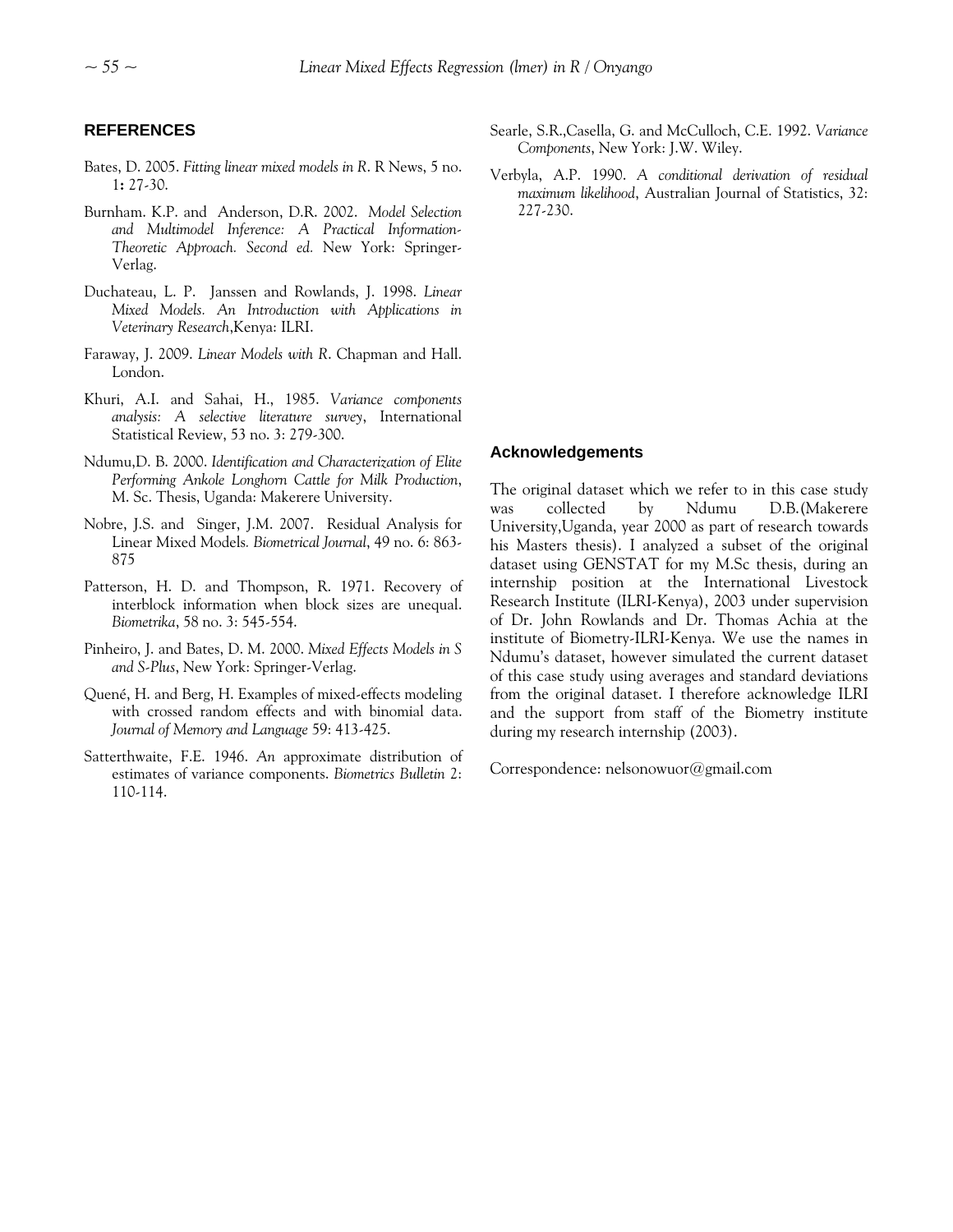## **Appendix**

## **A: Fixed effect parameters**

 The mathematical theory of Mixed Model Analysis is well illustrated in e.g.,[12]. We note key steps that are useful for the context of data analysis. The model (2) requires that we estimate the parameters  $\beta$  and  $\alpha$ . To estimate  $\beta$ , the fixed effects parameters, we solve the equation set,

$$
\frac{\partial}{\partial \beta} (l_{Y}[\beta, V]) = 0 \tag{7}
$$

where in this case,  $V = Z' \sigma_{\alpha}^2 + \sigma_{\varepsilon}^2 I_{\varepsilon}$  with two variance components  $(\sigma_{\alpha}^2$  and  $\sigma_{\varepsilon}^2)$  and  $I_{Y}$  is the likelihood function for the model, given by

$$
l_Y = constant w.r.t \beta - \frac{1}{2}(Y - X\beta)'V^{-1}(Y - X\beta).
$$

From (7) one obtains,

$$
XV^{-1}Y = XV^{-1}X\beta
$$
 (8)

The GLS function (8) depends on the variance components, and one has to obtain an estimate of matrix *V* as a first step.

## **B: Random Effects-BLUP**

In the linear model (2), 
$$
E(Y) = X\hat{\beta}
$$
 and  $Var(Y) = V$ , where,  
\n
$$
V = ZCov(\alpha)Z' + var(\varepsilon)I_n
$$
\n(9)

$$
=\sum_{i=1}^{a}(\sigma_i^2 Z_i Z_i') + \sigma_s^2 I_n,
$$
\n(10)

where  $a=36$  denotes the number of parameters in  $\alpha$ . It is possible(this is often done for simplification) to re-parameterize *V* as follows.

$$
V = \sigma_{\varepsilon}^{2} \left( \sum_{i=1}^{s} [\Phi_{i} Z_{i} Z_{i}'] + I_{n} \right) = \sigma_{\varepsilon}^{2} H,
$$
\n(11)

where  $\Phi_i = \sigma_i^2/\sigma_{\epsilon}^2$ ,  $H = ZIZ + I_n$  and  $\Gamma$  is a variance-covariance matrix having entries  $\sigma_i^2/\sigma_{\epsilon}^2$  along its main diagonals and  $\sigma_{ii} = 0 \forall i \neq j.$ 

The BLUP of  $\alpha$  is a solution to the equation,

$$
BLUP(\alpha) = (Z'Z + \hat{\Gamma}^{-1})^{-1}Z'(Y - X\hat{\beta}).
$$
\n(12)

In (12), the parameters to be estimated include Γ and β. The BLUE of β and the REML estimate of the variance components contained now in  $\Gamma$  are substituted in the equation to finally obtain the BLUPs.

#### **C: Maximum Likelihood Estimation**

We illustrate the maximum likelihood estimation theory as a preamble to REML, due to similarity in approach. Consider the data  $Y \sim N(X\beta, V)$ , such that the log likelihood function of *Y* is,

$$
l_{Y} = constant w.r.t \beta - \frac{1}{2}(Y - X\beta)'V^{-1}(Y - X\beta).
$$

Differentiating the log likelihood with respect to the variance components  $\sigma_\alpha^2$  and  $\sigma_\varepsilon^2$  we get a summarized expression of the maximum likelihood equation as,

$$
\frac{\partial}{\partial \sigma_i^2} l_Y(\beta, V) = \frac{-1}{2} (V^{-1} Z_i Z_i') + \frac{1}{2} (Y - X\beta)' V^{-1} Z_i Z_i' V^{-1} (Y - X\beta), \tag{13}
$$

where we have only two components,  $i = \alpha$ ,  $\varepsilon$ . We note that

$$
\frac{\partial V}{\partial \sigma_i^2} = Z_i Z_i'.
$$

To obtain  $\sigma_i^2$  that maximizes the likelihood function, we equate (13) to zero and solve for each  $\sigma_i^2$ . We consider the following useful results on matrix differentiation:

For a general matrix  $A(\theta)$ ,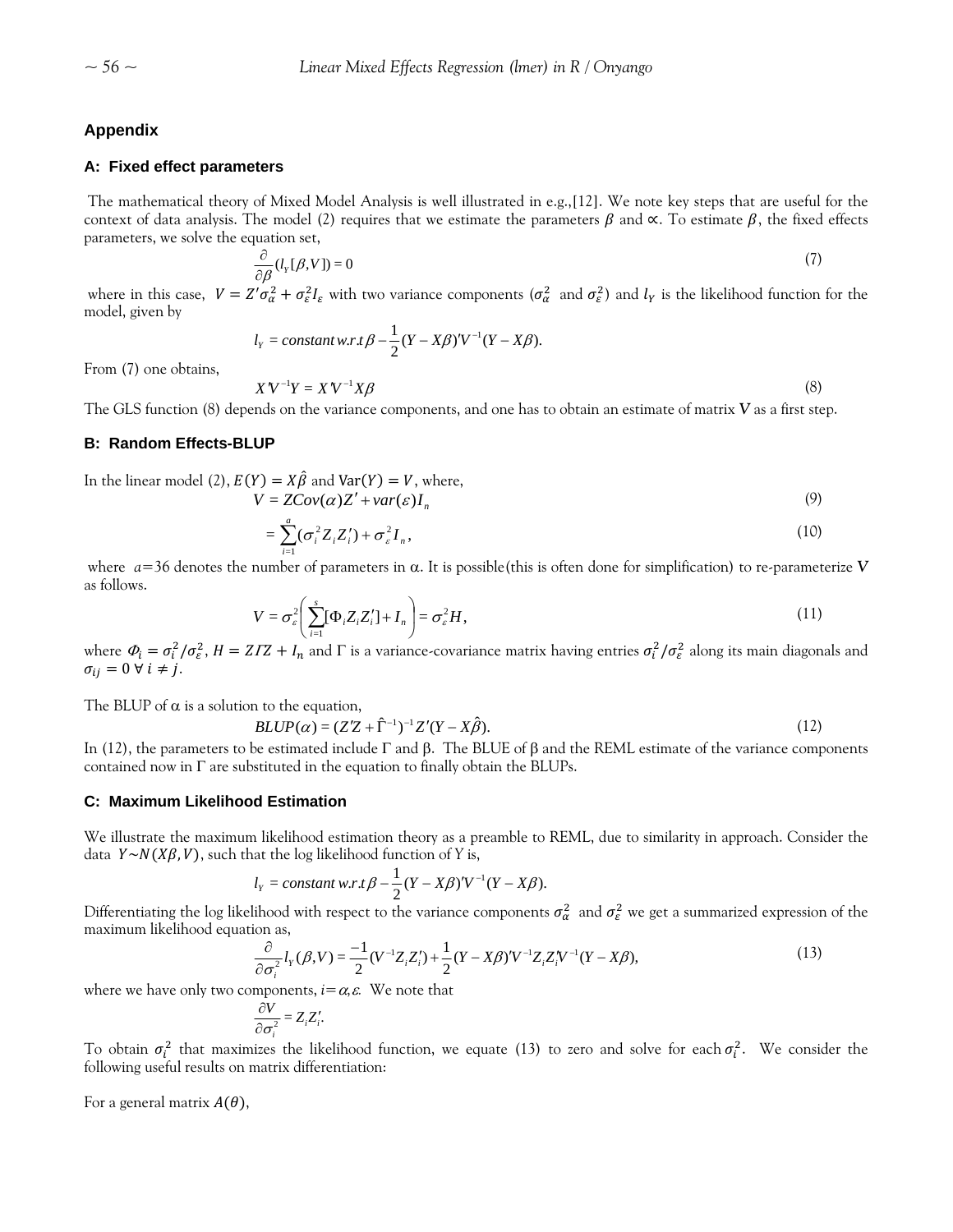$$
\frac{\partial \ln |A|}{\partial \theta} = tr\bigg(A^{-1} \frac{\partial A}{\partial \theta}\bigg).
$$

Also,

$$
\frac{\partial A^{-1}}{\partial \theta} = -A^{-1} \frac{\partial A}{\partial \theta} A^{-1}.
$$

For a matrix

$$
P = H^{-1} - H^{-1}X (X'H^{-1}X)^{-} X'H^{-1},
$$

⎠

with matrix  $H = H(\theta)$ ,

$$
\frac{\partial P}{\partial \theta} = -P \frac{\partial H}{\partial \theta} P.
$$

The resultant maximum likelihood equations can be represented in the form below(see e.g.,Searle [12]), using the matrix differentiation results.

$$
\left[tr(V^{-1}Z_iZ_i')\right]_{i=\alpha,\varepsilon} = \left[YPZ_iZ_i'PY\right]_{i=\alpha,\varepsilon}.\tag{14}
$$

Closed form solutions for (14) cannot be obtained as the equations are usually a complex non-linear function of  $\sigma_i^2$  (through V and P) and cannot be solved directly(just by setting (13) equal to zero), unless we are dealing with balanced designs(e.g., a case where each Herdgroup has equal number of Herds, and each Herd, equal number of cattle selected, also each Heardgroup/Herd has equal number of cows in each Lactation group).

Numerical solutions of (13) are therefore used. However, the Maximum Likelihood estimates of the variance components are often negative, which is not in the required parameter space for variance parameters. When this occurs, the Maximum Likelihood(ML) estimate is taken to be zero, and the residual variance component is re-estimated from data, dropping the corresponding random factor from the data. Note that assuming that a given variance component is zero is tantamount to dropping the corresponding random factor(in this case, the corresponding Herd) from the data.

#### **D: Welch-Satterthwaite procedure**

According to the Welch-Satterthwaite procedure, we have a situation in which we are creating a composite variable  $G =$  $\sum_{i=1}^n k_i V_i$ , where  $k_i$  are arbitrary constants and each  $V_i$  is a sample variance that is proportional to a chi-square variable with known degrees of freedom  $\vartheta_i$ , i.e.,  $V_i \sim \chi^2_{\vartheta_i}$ . Then G is assumed to be approximately proportional to a chi-square variable with

 $\rho$  degrees of freedom, where

$$
\rho = (\sum_{i=1}^n k_i V_i)^2 / \sum_{i=1}^n \{\frac{(k_i V_i)^2}{9},\}
$$

In practice,  $\rho$  is being estimated by substituting the observed  $V_i$  by its expected value.It can be shown that

$$
min \mathcal{G}_i \leq \rho \leq \sum \mathcal{G}_i.
$$

 $\rho$  will attain its upper bound when each  $V_i$  is proportional to its degrees of freedom. In fact, if each  $V_i$  is proportional to  $\vartheta_i$ , then *G* is exactly, not approximately, proportional to a chi-square variable with  $\rho = \sum \vartheta_i$ . The other extreme occur when any one  $V_i$ , say  $V_i$ , is so much larger than all the others that the sample G effectively is  $V_i$ , regardless of the other  $V_i$  values. Then  $\rho$  approaches  $\vartheta_i$ , its minimum.

## **E: R-codes**

#### *E.1: qq-plots and data transformation*

```
#.................................................................................................. 
#a simple qq-plot 
>qq.plot(AnkoleRepeated$yield.1wk, + dist= "norm", 
+ labels=FALSE, col="BLACK") 
#.................................................................................................. 
#log(base-e) transformation 
>logyield.1wk<- log(AnkoleRepeated$yield.1wk) ; 
>AnkoleRepeatedLog<-cbind(AnkoleRepeated, logyield.1wk); 
>qq.plot(AnkoleRepeatedLog$logyield.1wk, 
+ dist= "norm",
```